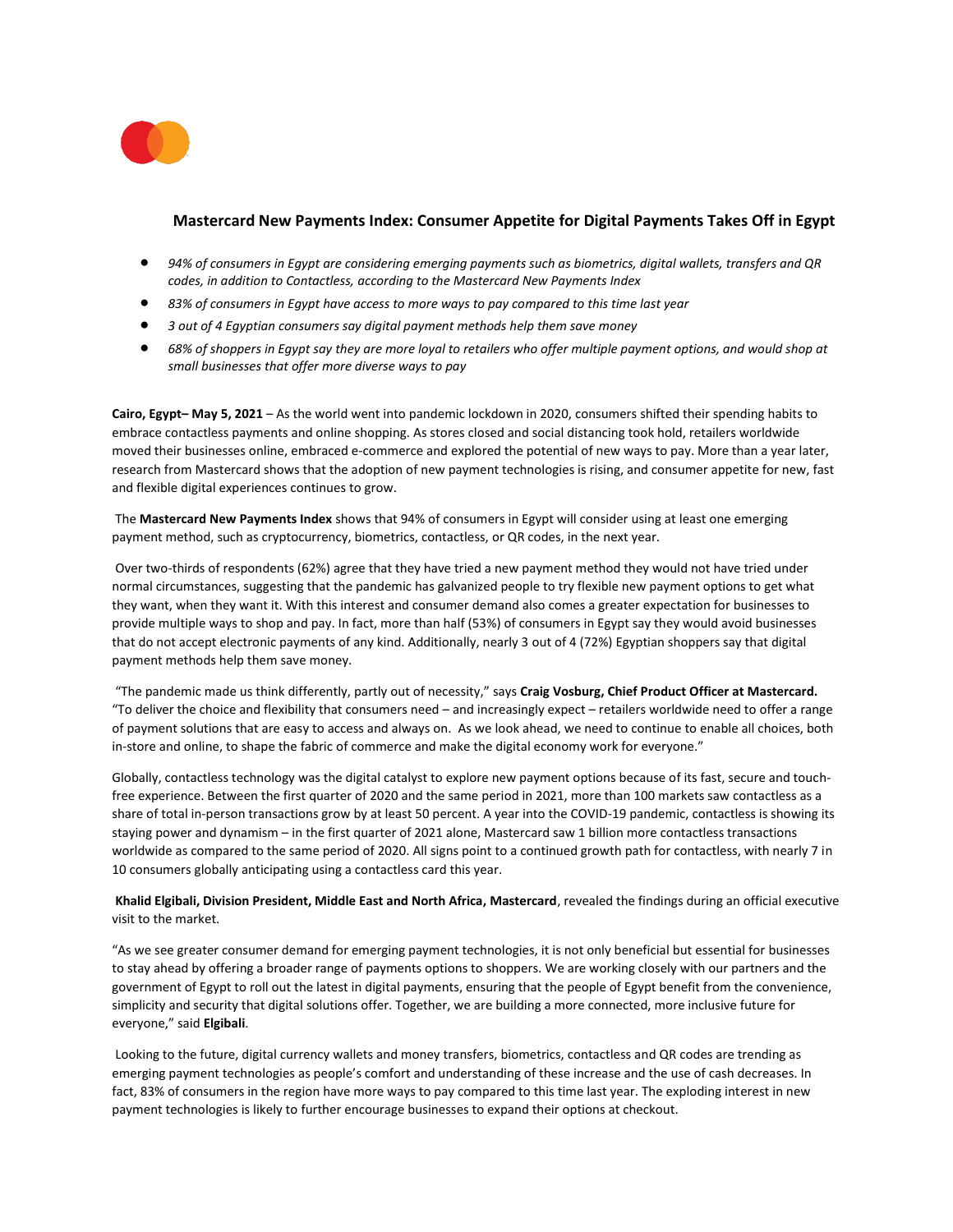The Mastercard New Payment Index further found:

- **Cryptocurrency<sup>1</sup> Gains Ground –** Today consumers can buy, sell, and trade cryptocurrency as a commodity or investment. Consumers are also increasingly showing interest in being able to spend crypto assets for everyday purchases. As global interest in digital currencies continues to accelerate, 49% of consumers in Egypt say they plan to use cryptocurrency in the next year, with more than six in ten (62%) noting they are more open to using it than they were a year ago. While consumer interest in cryptocurrency - especially floating digital currencies such as Bitcoin - is high, work is still required to ensure consumer choice, protection, and their regulatory compliance. Earlier this year, [Mastercard announced that it will start supporting select cryptocurrencies directly on its network.](https://urldefense.com/v3/__https:/www.mastercard.com/news/perspectives/2021/why-mastercard-is-bringing-crypto-onto-our-network/__;!!N96JrnIq8IfO5w!2xMeEhoZhFIi85WKiCpw-2xJhtdcMEb-gqtpINU8uUtsufMokXMT3Tm04maFjXrnr9-Lq64t$)
- **Biometric Payments are More Trustworthy -** 4 in 10 (41%) Egyptian consumers say they plan to use biometric verification methods like gait or walk assessments and fingerprint authorization. In fact, over 6 in 10 people (62%) feel safer using biometrics to verify a purchase than entering a pin.
- **QR Codes are Cleaner and More Convenient –** Growing markets are leveraging QR-based options as a clean and convenient way to interact with merchants. 51% of people in Egypt expect to use more payment technologies like QR codes in the next year. Consumers also find that that QR codes are cleaner (67%) and more convenient (68%) for inperson payments and have a significant potential to reduce cost of payment acceptance and increase financial inclusion.
- **Digital Wallets and Money Transfers Surge in Popularity As digital wallet services continue to proliferate in the** region, the technology has seen a surge in popularity. 66% of Egyptian consumers say that they would use digital wallets next year, while 65% say they plan to use digital money transfer services.

#### **To Meet People's Demands, Businesses Expected to Embrace Emerging Payment Trends**

With enhanced consumer interest around new payment technologies, the expectation for businesses to adapt for the longterm is here to stay. Over three in four consumers in Egypt (73%) say that they prefer to shop at businesses that have both an in-person and online presence, and 74% noted being more excited to shop at retailers that can offer the latest payment methods. 68% said they would be more loyal to retailers who offer multiple payment options.

This behavior shift is reinforced by the desire for consumer choice, with 72% saying that they expect to make purchases when they want and how they want. The businesses that can provide multiple ways to shop and pay are best positioned to meet these expectations. As the demand of emerging payments and choice continues, it requires a wider range of payment solutions, insights, and products to meet the accelerating enthusiasm of the future state of pay.

###

#### **Note to Editors:**

#### **Survey Methodology:**

- Online interviews of 15,569 consumers in 18 countries in four regions worldwide
- 1,000 respondents per country in Australia, India, Thailand, US, Canada, Brazil, Mexico, UAE, Egypt, Saudi Arabia, Nigeria, Kenya and South Africa
- 500 respondents per country in Argentina, Chile, Colombia, Peru, and Dominican Republic
- Research conducted February 26-March 10, 2021
- Nationally representative sample
	- Readable sample sizes of:
		- Gender
		- **Generation**
		- **Affluent**
		- Banked
		- Mastercard cardholders

**Sources:**